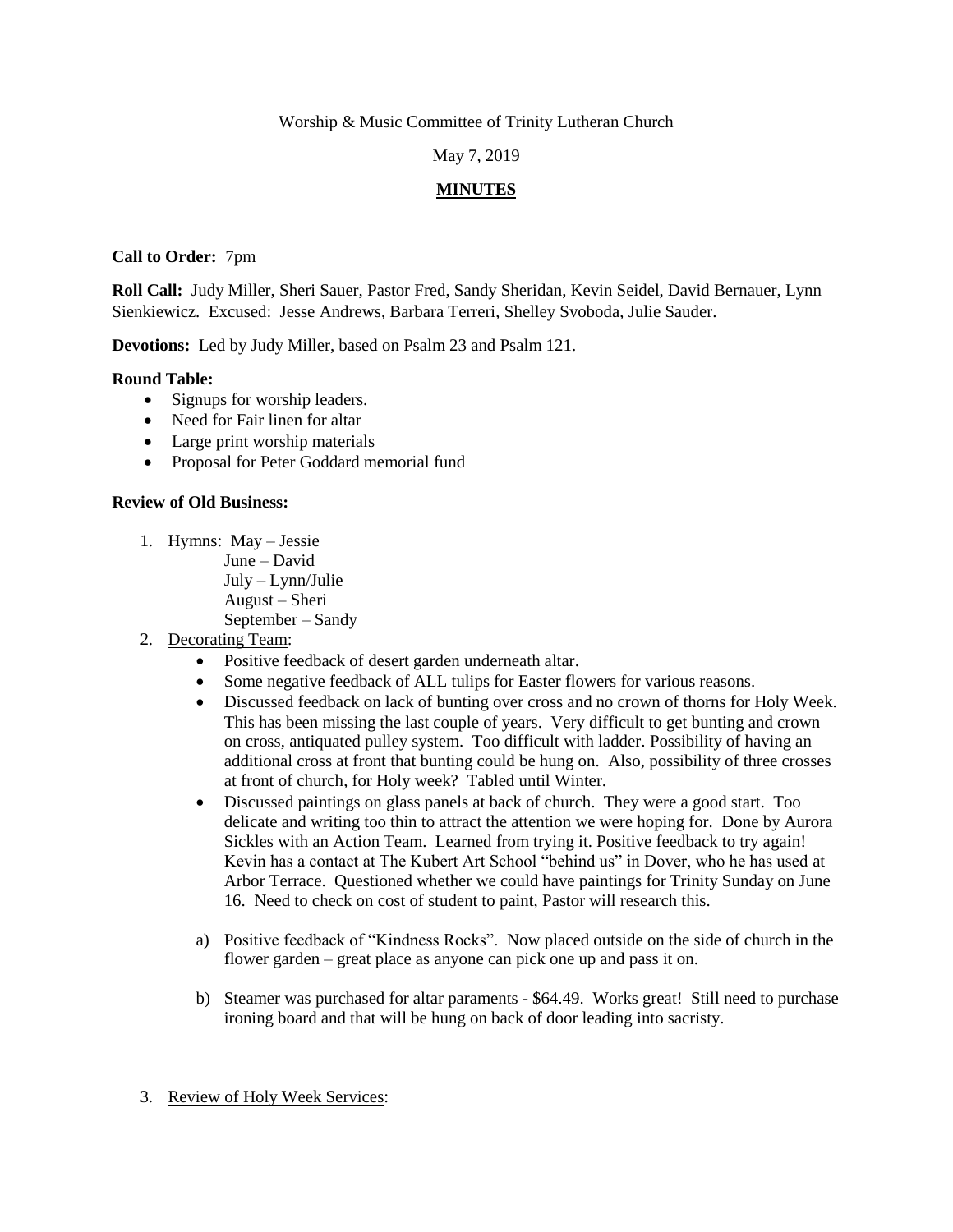- Positive and negative feedback on various services.
- Good music!
- a) Maundy Thursday Not as many people participated in foot-washing this year. Stripping of altar needs to be more organized, had visitors singing in choir that weren't given heads up beforehand. Needs to be done at a slower, more reverent pace. Suggestion to walk the articles back down the center aisle to CLC as in years past.
- b) Good Friday Feedback was that service was long with many long pauses. Service "dry, almost boring." Pastor Fred expressed desire to try something different next year. Triplicate service for Maundy Thursday, Good Friday, Easter Vigil done last 2 years.
- Also discussed need for choir to practice going to communion and filing back in to choir loft as not to block hallway and to make it look smoother. Not just for Holy Week, but year-round. Kevin will address this with choir.
- 4. Annual Planning Guide:
- a) Summer Worship begins May 26 at 9:30am. One service!
- b) Hymn of the month for July and August. After some discussion decided to skip this year.
- c) Midweek Dinner Church Decided to try again. \*Wednesdays at  $6\text{pm}^*$  Tired of The Barn menu and going to same place every week. Too confusing to go to different place each week so decided to try one place for July and one place for August. Last year we had approx. 15 members and friends per week.
	- Lynn will investigate Theodora's in Wharton for July.
	- Kevin will look at Corner Bistro in Randolph for August.
	- Pastor suggested we go to cash only and he will take care of the bill at end of the night. This way everyone can pay what they are able to pay for their meal and if any member feels they cannot afford their meal, Pastor can discretely take the balance from Pastor's discretionary fund. Hopefully, this will allow for all members to join us on Wednesday night without financial status being a factor.
- d) June 2 at 9:30am Congregational Meeting
- e) June 9 Pentecost. 2 youth being confirmed and 1 new adult member. Austin from Roxbury High will be singing two solos.
- f) June  $16$  Music Sunday(Father's Day) Choir sings
- g) June 23 Graduate Sunday
- h) September 8 Energizer Sunday still need a theme, open to ideas!
- 5. Thrivent Action Team Funds looking for ways members can put their action team allowances to good use.

#### **New Business:**

1. Signups for Worship Leaders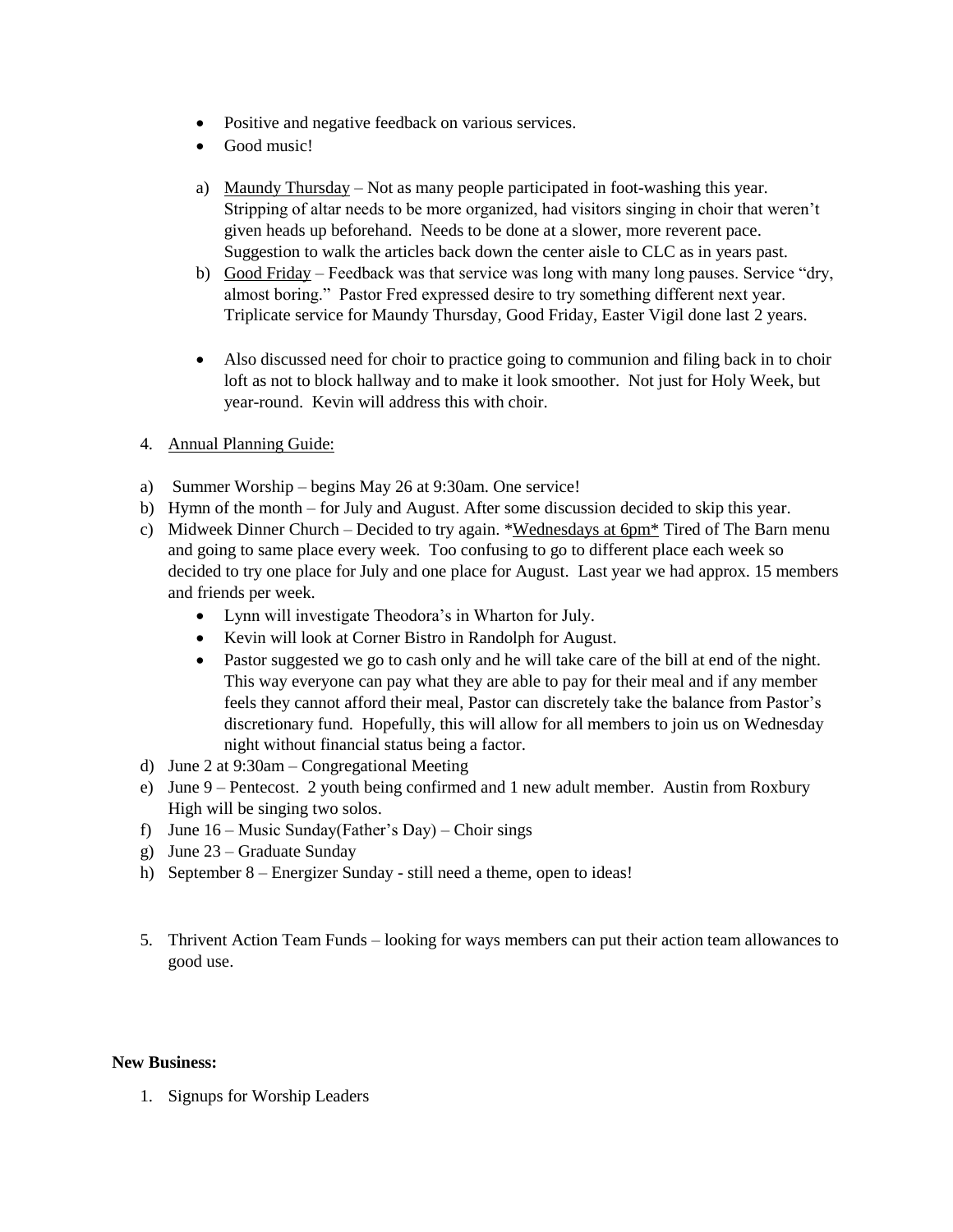- Sandy talked about suggestions from Richie and Rebecca's church.
	- Personally call and invite people to serve, especially people who have not signed up in the past.
	- Devising a 1-year draft schedule
	- Ushers 1 month at a time. Let ushers tell each other if they cannot serve.
	- "Sign up Genius" online service.
- Lynn spoke with sister about the same. Their ushers are also on a monthly schedule, but they know which months they will serve for a year. They too let each other know if they cannot serve.
- Sheri said she is trying a signup sheet for worship leaders for the time being. Sheri has put up a poster board signup in the narthex for ushers, greeters, readers, opening/closing church, assisting ministers, acolytes, coffee hour setup/cleanup.
	- Announcements will be done, and Sheri will write a newsletter article.
	- Try this signup method for the summer and see how it works.
- 2. Need for new Fair linen Pastor expressed need for new Fair linen as one of them is barely long enough to hang over the edge of either side of altar. Should be 2/3 to floor on each side. Sheri will research cost.
- 3. Large Print worship materials, Bulletins and Hymnal?
	- Discussed whether there is a need and how do we know if there is a need.
	- It would be possible for Kathy to print out 2-4 copies a week and they could be placed in binders, but is it a good use of time and resources if we haven't seen the need?
	- Pastor suggested we wait and if someone asks, they could have the binder that the assistant minister uses and he would share his.
- 4. Peter Goddard Fund Proposal
	- Peter bequeathed \$79,000 to TLC. Proposed to put \$20,000 aside for a Choral Scholars endowment.
	- \$4,000 a year would be used to give a small stipend to accomplished choral students from Roxbury High School to sing with the TLC choir on a fixed schedule. They would attend weekly choir practices and sing on scheduled Sundays with the choir.
	- The music teachers at Roxbury High School would select one student from each section of soprano, alto, tenor and bass. These students may also get the opportunity to advance their talents singing solos and directing, too, as Kevin recognizes potential and ability.
	- These students may also be considered for music scholarships at Trinity, in the near future, as our own youth membership has declined significantly.
- 5. Julie would still like to have a grand piano if we could find one in good condition for a reasonable price.
- 6. Still loud on Sunday mornings during  $1<sup>st</sup>$  prelude!
	- Suggest keeping doors to narthex closed so people recognize that they are entering a different space.